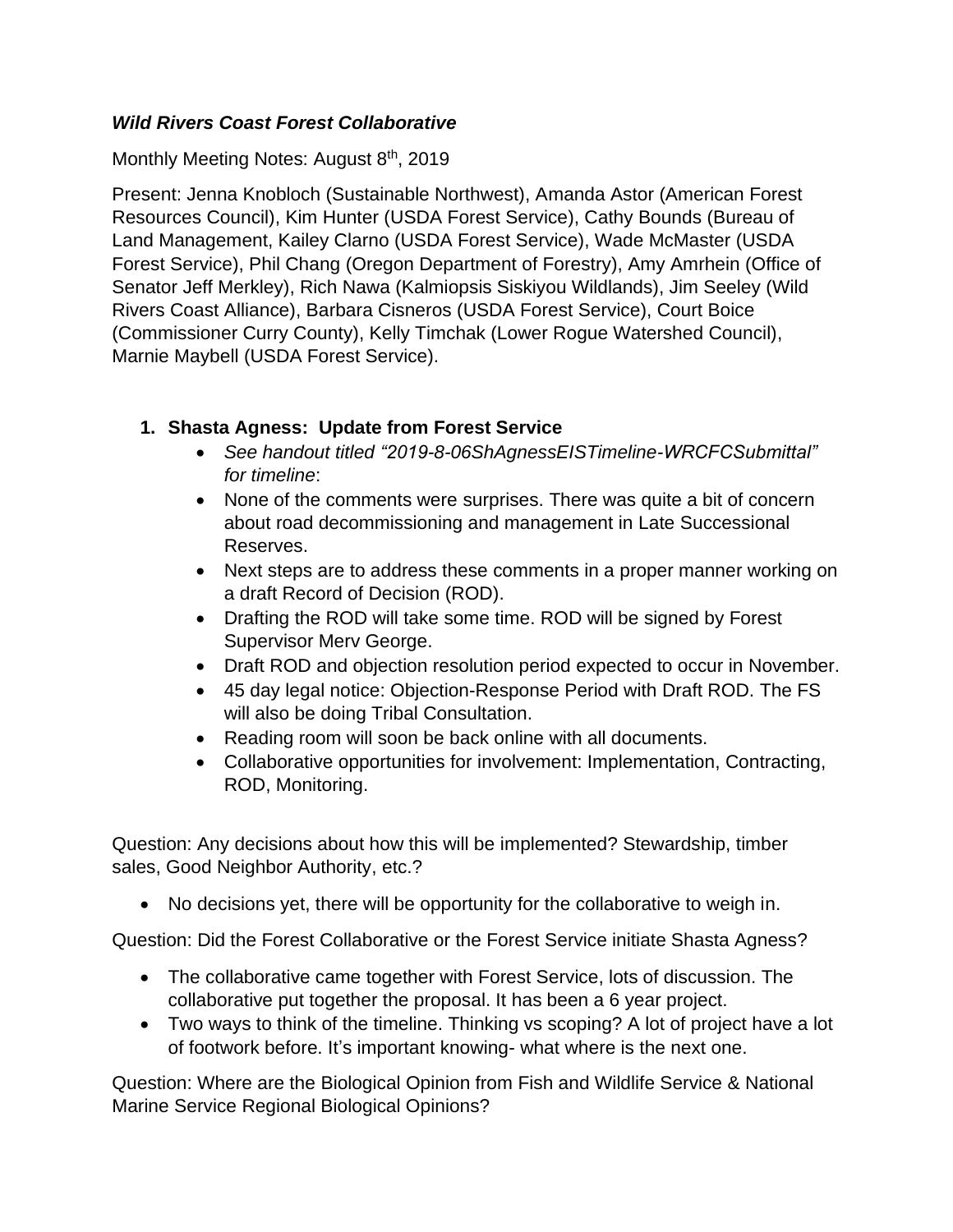• These will be posted by the Forest Service along with other Shasta Agness NEPA documents.

# **2. What is next for Wild Rivers Coast Forest Collaborative?**

#### *Zones of Agreement & Small CE Project.*

- There is interest in doing smaller project(s) that can go from planning to implementation in a timely manner.
- The priority for Gold Beach Ranger District is community protection.
- Group should identify small project focusing on meadow enhancements & unique habitats
- AFRC would like CEs or programmatic EAs focused on a road systems and area of high fire risk. Combine with finding working with NRCS and adjacent landowners. Develop a 5 year plan for fuel breaks.
- Integrate private timberland located in the WUI between Federal and small private holders.
- Follow the Smith River Collaborative model by mapping what you want to work on and then planning & implementing small projects in those areas.
- Small project idea: On the Otter Point along the coastal hiking trail, State of Oregon parks has a property containing pygmy forest plant habitat there are ice plant invasive growing everywhere. WRCFC could organize a work party to address.

### *Sudden Oak Death (SOD)/All Lands Project*

- Sudden Oak Death restoration as an all lands project.
- Wild Rivers Coast Alliance has been involved since first meeting, strongly support an all lands project, especially around SOD and Gorse.
- Gorse and SOD are important, but they are big problems. How can WRCFC meaningfully engage or contribute? Working on fire risk is something we can get our hands on.
- Participating in monitoring/test kits for SOD, WUI might be more appropriate for project planning.

### *Recreation*

- Jim: Outdoor Recreation, mountain biking has become a popular outdoor sport. Coos Forests have developed a mountain biking trail.
- Oregon Coast Trail state level attention, especially south of Port Orford where it is dangerous to walk alone the road.
- Dedicated Recreation Themed Meeting: Siskiyou Mountain Club, Dave Lacey. Wild Rivers Coast Mountain Biking Club, hunting and fishing outfitters, Mike Miller/Curry Citizens for Public Access.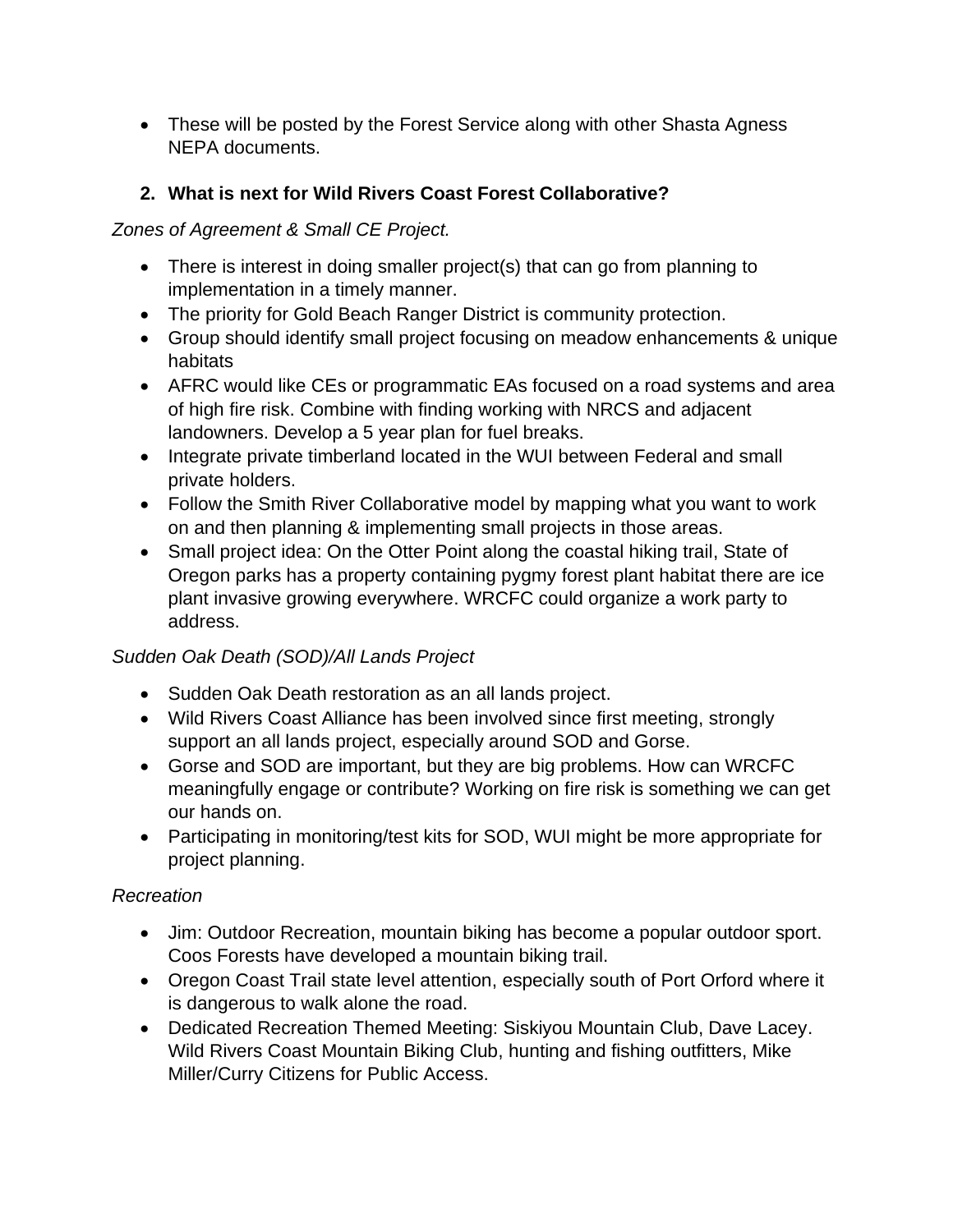• WRCFC will need to clarify with Rogue River Siskiyou forest before you get too on an idea related to on-forest recreation. There may be direction out of the Regional Office (RO) or the Washington Office (WO) that limit options for recreation projects.

# **3. Facilitation/Coordination Transition**

Federal Forest Grant Program (ODF Grant Program, Phil Chang)

- Organizing theme has been developing, advancing, and communicating Zones of Agreement.
- There are other opportunities for collaborative governance grants for operating principles, etc.
- Solicitation from last cycle will be very similar to last round.

**Transition** 

- WRCFC should also explore Ford Family Foundation funding.
- Until funding and a permanent facilitator is identified, facilitation will happen on a rotating basis.
- The next meeting will be facilitated by Teresa Bird and notes will by taken by Kelly Timchak.

# **4. Chetco Bar Salvage & Good Neighbor Authority (GNA)**

#### *Presenter: Phil Chang, Oregon Department of Forestry*

#### *Salvage GNA Sales*

- Spring 2018, I presented to the WRCFC about implementation of Chetco Bar Salvage units using Good Neighbor Authority. This is an update.
- Rogue River Siskiyou National Forest (RRSNF) did do 2 sales through GNA, small portion of overall Chetco Bar salvage.
- What is GNA?
	- o It is a mechanism to get more work done using state personnel to increase the capacity of the Federal Government. The agencies can use the state as their agent to do work on Federal land.
	- o This was passed by Congress in 2014.
	- o We use state processes to layout, state contracts to sell timber, state people administer.
	- o State will front the cost for the project before they ever earn money from it. After recouping costs, additional revenue is held in a state account for the forest for additional restoration work on the forest such as prescribed fire, non-commercial thinning, culverts, invasive species, roads, etc.
- This project: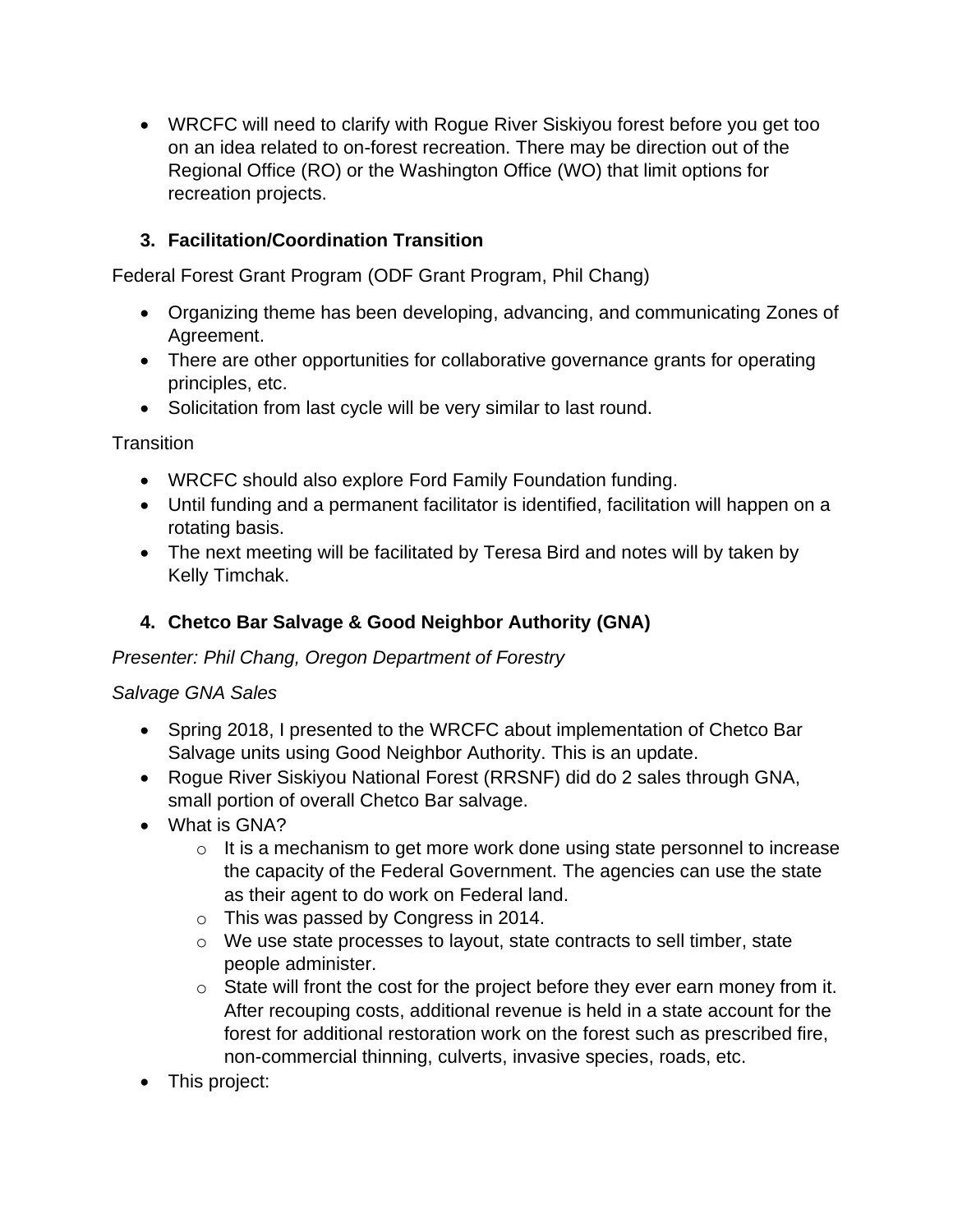- o ODF looks for GNA projects with high social agreement projects. Roadside, etc.
- o We heard there was interest in revenue being spent on wood placement in rivers and fuels work in Shasta Agness Planning Area.
- o We had hoped a couple hundred thousand dollars would be generated.
- What happened: We sold 1 of 2 sales.
- Long Ridge generated \$52k Revenue, also saved money because it avoided road reopening costs for the Forest Service.
- The Forest Service only had so much sale prep capacity. We helped the FS sell one more sale. Got it closer to full implementation than it otherwise would have been.
- Why it didn't work out?
	- o ODF are all hands on deck during summer because of fires. 3 months behind on sales such as Chetco Bar.
	- o Bottleneck on heritage surveys. These slowed the offering to the market.
	- o Market conditions were not ideal. Chetco bar was extensive, impacting private etc. There was a lot of black wood on the market.
	- o There is a finite amount of appetite for salvage wood.
- There was no salvage on the Klondike fire and the main reason: Chetco was expensive and it was not fruitful.
- Future fires: Identify small salvage opportunities. Ask industry: what you can take?
- Based on the experience we had with these sales: I'm going to encourage our field units to focus on green sales over salvage. We were delivering the last wood to a glutted market.

### *GNA Program Income*

- What does that process look like?
	- o ODF considers it Federal money, but it is held in a state account.
	- o Unlike stewardship contracting there isn't a formal mechanism for collaboration, but because its Oregon we want collaboratives to be part of the process.
	- $\circ$  There is a GNA supplemental project agreement on the Willamette NF with the role of the Collaborative explicitly written in.
	- o GNA Program Income can be spent on planning and monitoring (unlike Stewardship).
	- o On Mt Hood NF:
		- **There is controversial site for huckleberry restoration in natural** stand. Significant noble fir removal.
		- **EXE** Treatment was a compromise with the Warm Spring Tribes. What we offered the collaborative group: \$15-\$20k for monitoring.
	- o GNA Revenue can be spent on planning (contracting a CE document), surveys.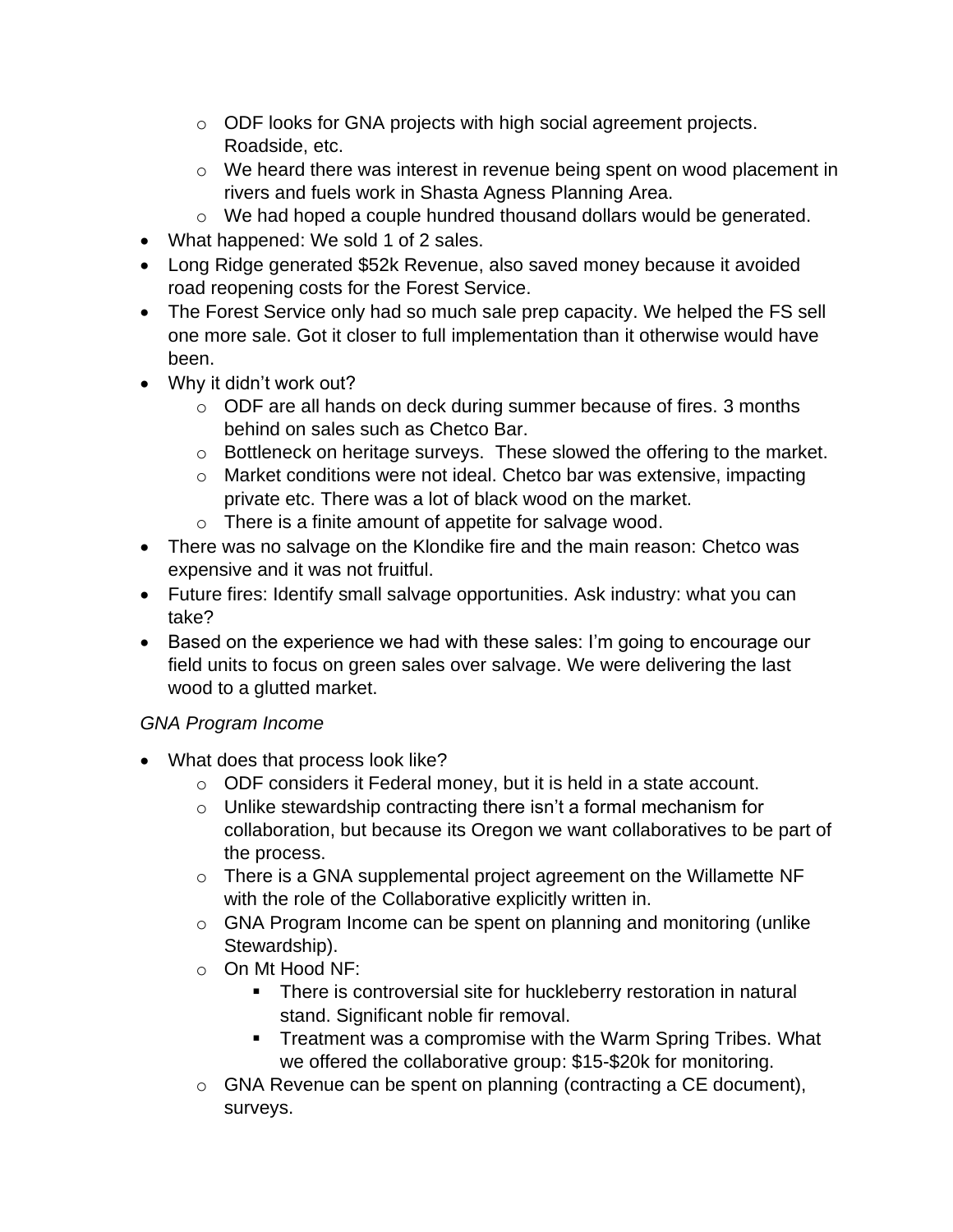- $\circ$  This is unique to GNA revenue that you can't do with retained receipts or KV.
- Q: ODF has faced their own capacity issues with fire. How does ODF plan to address this?
	- o We are building the team as we go
	- o GNA Foresters are implementers, FFR Coordinators are development/planning
	- o Developing drawdown plans during the summer.
- How should the collaborative engage?
	- o To generate program revenue you need to find a good commercial project that the FS is in a position to delegate.
- Q: What happens when the revenue doesn't cover the cost?
	- o A: We are being cautious about taking on projects.

# **4. Proposed NEPA Changes Expanding use of Categorical Exclusions (CE's)**

#### *Amanda Astor, American Forest Resource Council*

- AFRC represents timber purchasers.
	- o We are developing our own comments, we don't have them finalized.
	- o We have their publicly available comment letter (WHO ADD).
- Comment period was extended, ends August  $26<sup>th</sup>$ .
- EIS have become very long regulatory documents, should only range up to 300 pages.
- Washington Office guidance: CE's should be the norm.
- New CE: Up to 7300 acres restoration activities, allowed range of 4200 of commercial harvest.
- In areas where the Forest Service values public involvement, they are still going to do that.
- Forest Service still has the option to do additional public engagement on projects. I'm going to be surprised if the FS here only did the minimum required in Scheduled of Proposed Actions (SOPA). This will be helpful in areas outside of Region 6 where members of the public are less involved.

### *Tyson Bertone-Riggs, Rural Voices for Conservation Coalition*

- RVCC provides support and capacity building for community based groups.
	- o We also provide a common voice on important issues.
	- $\circ$  This process involves developing an issue paper. The leadership team has not formally signed onto a comment letter about the proposed NEPA changes at this time.
- Most relevant: Creation of new CE's we'd expect to intersect with work on the ground. Public input would be changed.
- I would recommend looking at the EADM and NEPA website, they have an analysis of changes.